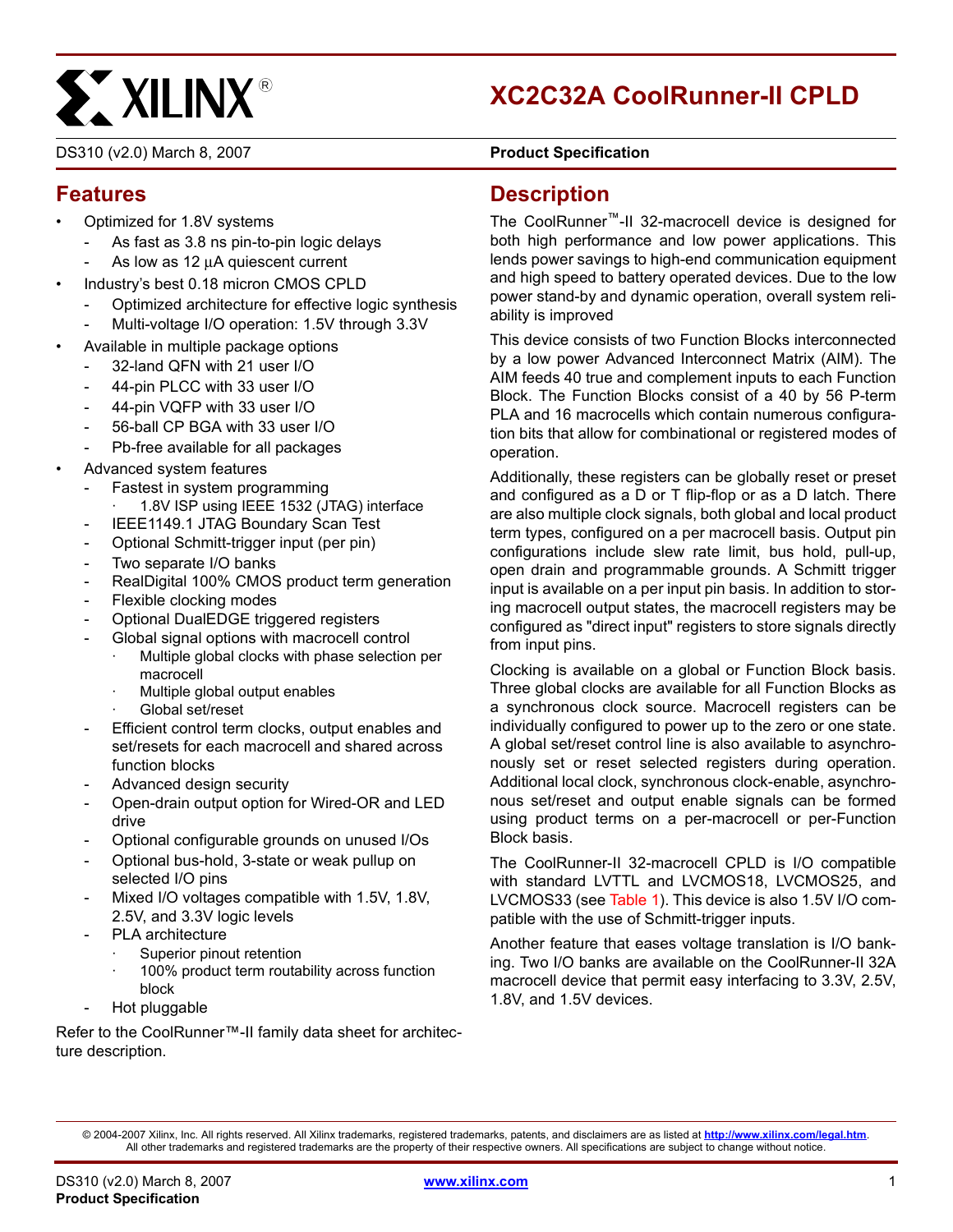#### **RealDigital Design Technology**

Xilinx CoolRunner-II CPLDs are fabricated on a 0.18 micron process technology which is derived from leading edge FPGA product development. CoolRunner-II CPLDs employ RealDigital, a design technique that makes use of CMOS technology in both the fabrication and design methodology. RealDigital design technology employs a cascade of CMOS gates to implement sum of products instead of traditional sense amplifier methodology. Due to this technology, Xilinx CoolRunner-II CPLDs achieve both high performance and low power operation.

#### **Supported I/O Standards**

The CoolRunner-II 32 macrocell features both LVCMOS and LVTTL I/O implementations. See [Table 1](#page-1-0) for I/O standard voltages. The LVTTL I/O standard is a general purpose EIA/JEDEC standard for 3.3V applications that use an LVTTL input buffer and Push-Pull output buffer. The LVCMOS standard is used in 3.3V, 2.5V, 1.8V applications. CoolRunner-II CPLDs are also 1.5V I/O compatible with the use of Schmitt-trigger inputs.

<span id="page-1-0"></span>*Table 1:* **I/O Standards for XC2C32A**

| <b>IOSTANDARD</b><br><b>Attribute</b> | Output<br>V <sub>CCIO</sub> | Input<br>V <sub>CCIO</sub> | Input<br>$V_{REF}$ | <b>Board</b><br><b>Termination</b><br>Voltage V <sub>T</sub> |
|---------------------------------------|-----------------------------|----------------------------|--------------------|--------------------------------------------------------------|
| LVTTL                                 | 3.3                         | 3.3                        | N/A                | N/A                                                          |
| LVCMOS33                              | 3.3                         | 3.3                        | N/A                | N/A                                                          |
| LVCMOS25                              | 2.5                         | 2.5                        | N/A                | N/A                                                          |
| LVCMOS18                              | 1.8                         | 1.8                        | N/A                | N/A                                                          |
| LVCMOS15 $(1)$                        | 1.5                         | 1.5                        | N/A                | N/A                                                          |

(1) LVCMOS15 requires Schmitt-trigger inputs.



*Figure 1:* **I<sub>CC</sub>** vs Frequency

#### *Table 2:*  $I_{CC}$  vs Frequency (LVCMOS 1.8V T<sub>A</sub> = 25°C)<sup>(1)</sup>

|                          |       | <b>Frequency (MHz)</b> |      |      |      |            |      |      |     |      |      |
|--------------------------|-------|------------------------|------|------|------|------------|------|------|-----|------|------|
|                          |       | 25                     | 50   | 75   | 100  | 150        | 175  | 200  | 225 | 250  | 300  |
| (mA)<br>Typical $I_{CC}$ | 0.016 | 0.87                   | . 75 | 2.61 | 3.44 | -5.<br>.16 | 5.99 | 6.81 | .63 | 8.36 | 9.93 |

**Notes:** 

1. 16-bit up/down, resettable binary counter (one counter per function block).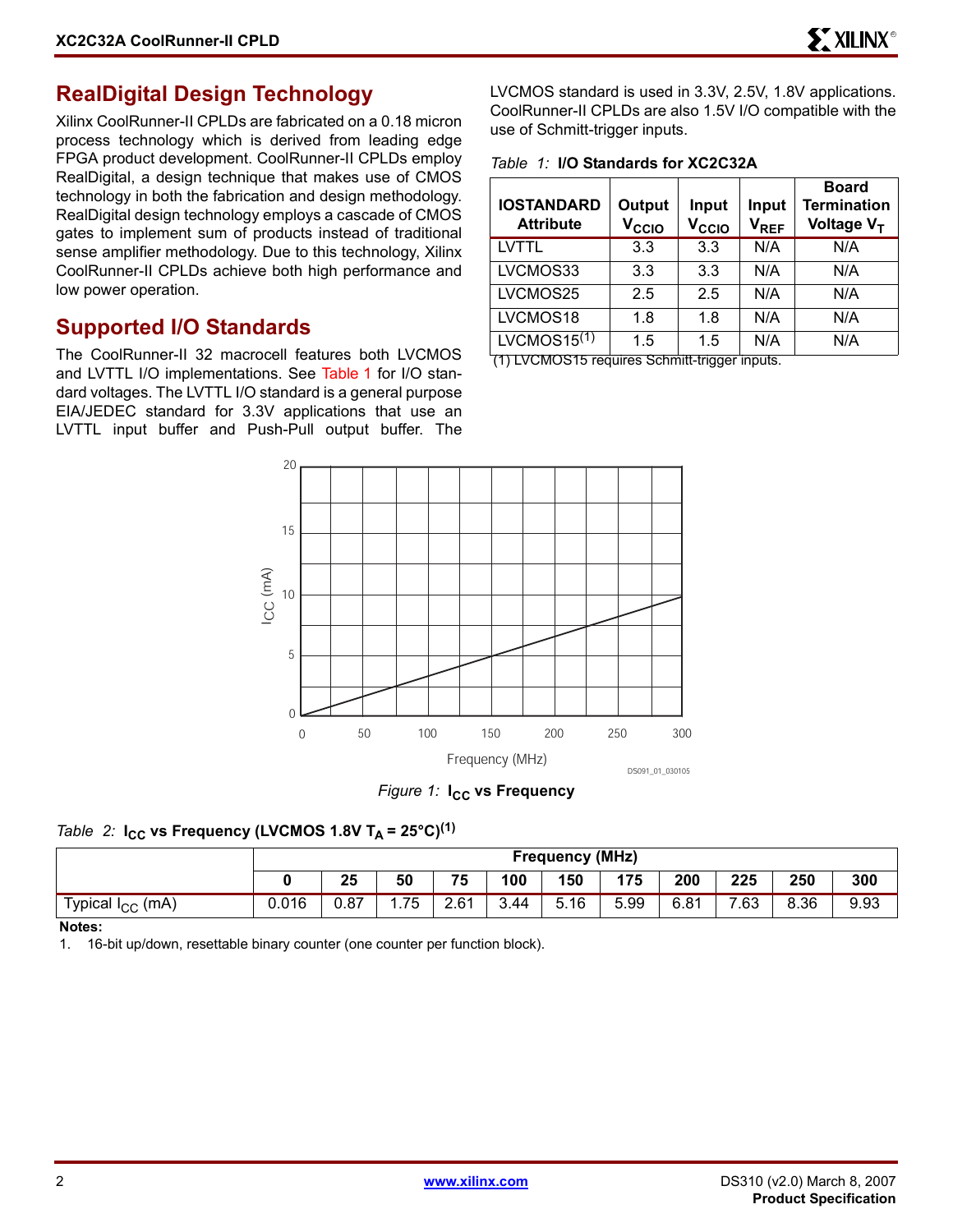#### **Absolute Maximum Ratings**

| Symbol                  | <b>Description</b>                | <b>Value</b>    | <b>Units</b> |
|-------------------------|-----------------------------------|-----------------|--------------|
| $V_{\rm CC}$            | Supply voltage relative to ground | $-0.5$ to 2.0   | v            |
| V <sub>CCIO</sub>       | Supply voltage for output drivers | $-0.5$ to 4.0   |              |
| $V_{\text{JTAG}}^{(2)}$ | JTAG input voltage limits         | $-0.5$ to 4.0   |              |
| V <sub>CCAUX</sub>      | JTAG input supply voltage         | $-0.5$ to 4.0   | v            |
| $V_{\text{IN}}^{(1)}$   | Input voltage relative to ground  | $-0.5$ to 4.0   | ν            |
| $V_{TS}^{(1)}$          | Voltage applied to 3-state output | $-0.5$ to 4.0   | v            |
| $T_{\text{STG}}^{(3)}$  | Storage Temperature (ambient)     | $-65$ to $+150$ | $^{\circ}C$  |
| T,                      | Junction Temperature              | $+150$          | $^{\circ}C$  |

**Notes:** 

1. Maximum DC undershoot below GND must be limited to either 0.5V or 10 mA, whichever is easiest to achieve. During transitions, the device pins may undershoot to –2.0v or overshoot to +4.5V, provided this over or undershoot lasts less than 10 ns and with the forcing current being limited to 200 mA.

2. Valid over commercial temperature range.

3. For soldering guidelines and thermal considerations, see the **Device Packaging** information on the Xilinx website. For Pb free packages, see [XAPP427](http://direct.xilinx.com/bvdocs/appnotes/xapp427.pdf).

#### **Recommended Operating Conditions**

| Symbol             | <b>Parameter</b>                                   |                                           |     | <b>Max</b> | <b>Units</b> |
|--------------------|----------------------------------------------------|-------------------------------------------|-----|------------|--------------|
| $V_{\rm CC}$       | Supply voltage for internal logic                  | Commercial $T_A = 0^\circ C$ to +70°C     | 1.7 | 1.9        | v            |
|                    | and input buffers                                  | Industrial $T_A = -40^{\circ}$ C to +85°C | 1.7 | 1.9        | V            |
| $V_{\rm CCIO}$     | Supply voltage for output drivers @ 3.3V operation |                                           | 3.0 | 3.6        | V            |
|                    | Supply voltage for output drivers @ 2.5V operation |                                           | 2.3 | 27         | v            |
|                    | Supply voltage for output drivers @ 1.8V operation |                                           | 1.7 | 1.9        | V            |
|                    | Supply voltage for output drivers @ 1.5V operation |                                           |     | 1.6        | V            |
| V <sub>CCAUX</sub> | JTAG programming pins                              |                                           | 1.7 | 3.6        | V            |

#### **DC Electrical Characteristics** (Over Recommended Operating Conditions)

| Symbol                | <b>Parameter</b>               | <b>Test Conditions</b>                           | <b>Typical</b> | Max.   | <b>Units</b> |
|-----------------------|--------------------------------|--------------------------------------------------|----------------|--------|--------------|
| <sup>I</sup> CCSB     | Standby current Commercial     | $V_{\text{CC}}$ = 1.9V, $V_{\text{CCIO}}$ = 3.6V | 22             | 90     | μA           |
| <sup>I</sup> CCSB     | Standby current Industrial     | $V_{CC}$ = 1.9V, $V_{CCIO}$ = 3.6V               | 38             | 150    | μA           |
| $I_{CC}$ (1)          | Dynamic current                | $f = 1 MHz$                                      |                | 0.25   | mA           |
|                       |                                | $f = 50$ MHz                                     |                | 2.5    | mA           |
| $C_{JTAG}$            | JTAG input capacitance         | f = 1 MHz                                        |                | 10     | pF           |
| $C_{CLK}$             | Global clock input capacitance | $= 1 MHz$                                        |                | 12     | рF           |
| $C_{10}$              | I/O capacitance                | $= 1 MHz$                                        |                | 10     | рF           |
| $I_{\parallel}$ (2)   | Input leakage current          | $V_{IN}$ = 0V or $V_{CCIO}$ to 3.9V              |                | $+/-1$ | μA           |
| $I_{\text{IH}}^{(2)}$ | I/O High-Z leakage             | $V_{IN}$ = 0V or $V_{CCIO}$ to 3.9V              |                | $+/-1$ | μA           |

**Notes:** 

1. 16-bit up/down resettable binary counter (one per Function Block) tested at  $V_{CC} = V_{CCIO} = 1.9V$ .<br>2. See Quality and Reliability section of the CoolRunner-II family data sheet.

See Quality and Reliability section of the CoolRunner-II family data sheet.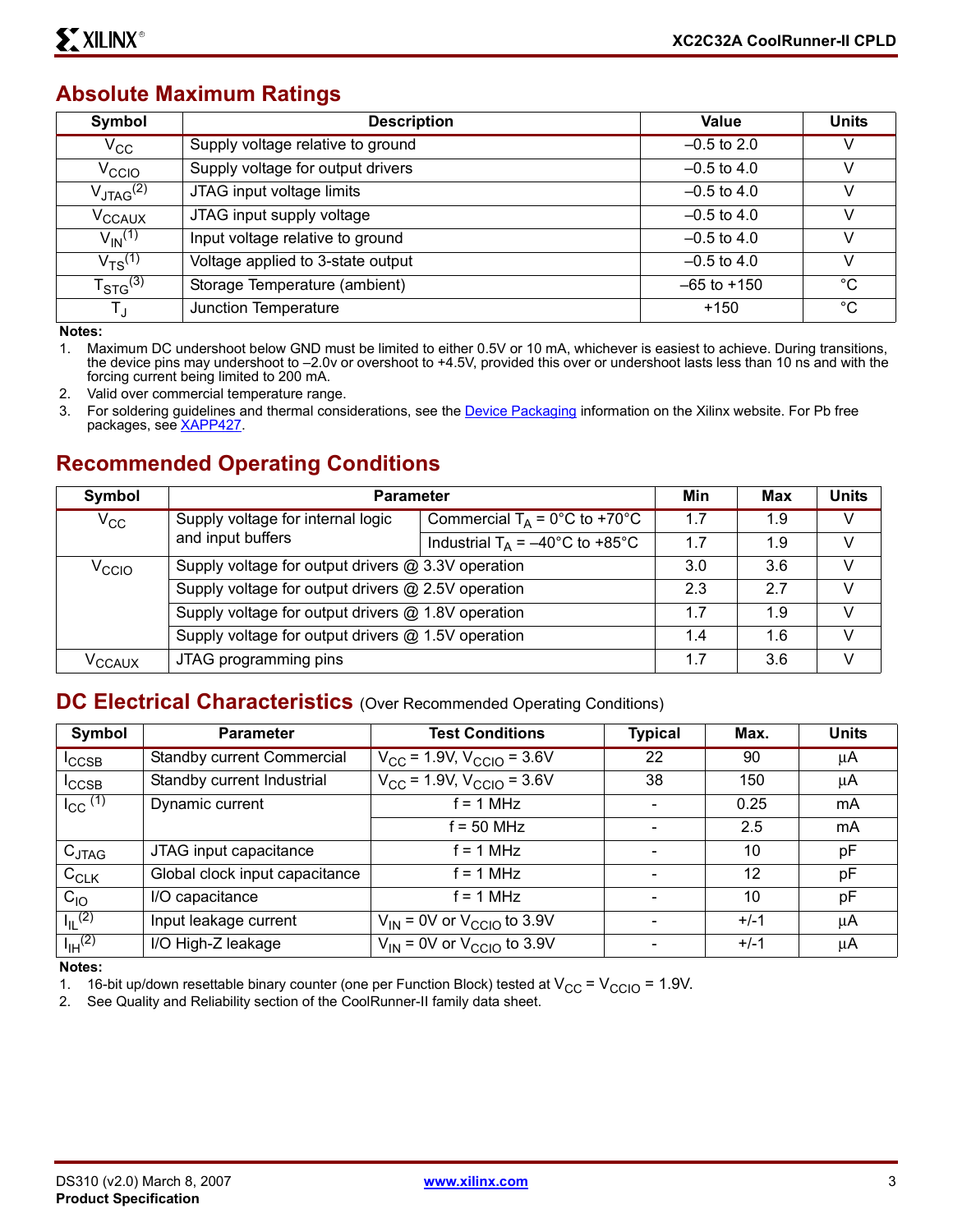# **LVCMOS 3.3V and LVTTL 3.3V DC Voltage Specifications**

| Symbol            | <b>Parameter</b>          | <b>Test Conditions</b>              | Min.                     | Max. | <b>Units</b> |
|-------------------|---------------------------|-------------------------------------|--------------------------|------|--------------|
| V <sub>CCIO</sub> | Input source voltage      |                                     | 3.0                      | 3.6  | V            |
| $V_{\sf IH}$      | High level input voltage  |                                     | 2                        | 3.9  | V            |
| $V_{IL}$          | Low level input voltage   |                                     | $-0.3$                   | 0.8  | V            |
| V <sub>OH</sub>   | High level output voltage | $I_{OH} = -8$ mA, $V_{CCIO} = 3V$   | $V_{\text{CCIO}} - 0.4V$ |      | V            |
|                   |                           | $I_{OH} = -0.1$ mA, $V_{CCIO} = 3V$ | $V_{\text{CCIO}} - 0.2V$ |      | $\vee$       |
| $V_{OL}$          | Low level output voltage  | $I_{OL}$ = 8 mA, $V_{CCIO}$ = 3V    |                          | 0.4  | V            |
|                   |                           | $I_{OL}$ = 0.1 mA, $V_{CCIO}$ = 3V  |                          | 0.2  | V            |

#### **LVCMOS 2.5V DC Voltage Specifications**

| Symbol            | <b>Parameter</b>          | <b>Test Conditions</b>                | Min.                  | Max.                                   | <b>Units</b> |
|-------------------|---------------------------|---------------------------------------|-----------------------|----------------------------------------|--------------|
| V <sub>CCIO</sub> | Input source voltage      |                                       | 2.3                   | 2.7                                    | V            |
| V <sub>IH</sub>   | High level input voltage  |                                       | 1.7                   | $V_{\text{CCIO}}$ + 0.3 <sup>(1)</sup> | $\vee$       |
| $V_{IL}$          | Low level input voltage   |                                       | $-0.3$                | 0.7                                    |              |
| $V_{OH}$          | High level output voltage | $I_{OH} = -8$ mA, $V_{CGIO} = 2.3V$   | $V_{\rm CClO}$ – 0.4V |                                        | $\vee$       |
|                   |                           | $I_{OH} = -0.1$ mA, $V_{CCIO} = 2.3V$ | $V_{\rm CCIO}$ – 0.2V |                                        |              |
| $V_{OL}$          | Low level output voltage  | $I_{OL}$ = 8 mA, $V_{CCIO}$ = 2.3V    |                       | 0.4                                    | v            |
|                   |                           | $I_{OL}$ = 0.1mA, $V_{CCIO}$ = 2.3V   |                       | 0.2                                    |              |

(1) The  $V_{\text{IH}}$  Max value represents the JEDEC specification for LVCMOS25. The CoolRunner-II input buffer can tolerate up to 3.9V without physical damage.

#### **LVCMOS 1.8V DC Voltage Specifications**

| Symbol            | <b>Parameter</b>          | <b>Test Conditions</b>                | Min.                       | Max.                          | <b>Units</b> |
|-------------------|---------------------------|---------------------------------------|----------------------------|-------------------------------|--------------|
| V <sub>CCIO</sub> | Input source voltage      |                                       | 1.7                        | 1.9                           | v            |
| V <sub>IH</sub>   | High level input voltage  |                                       | $0.65 \times V_{\rm CCIO}$ | $V_{\text{CCIO}} + 0.3^{(1)}$ | V            |
| $V_{IL}$          | Low level input voltage   |                                       | $-0.3$                     | $0.35 \times V_{\text{CCIO}}$ | V            |
| $V_{OH}$          | High level output voltage | $I_{OH} = -8$ mA, $V_{CCIO} = 1.7V$   | $V_{\rm CClO}$ – 0.45      |                               | V            |
|                   |                           | $I_{OH} = -0.1$ mA, $V_{CCIO} = 1.7V$ | $V_{\rm CClO}$ – 0.2       |                               | V            |
| $V_{OL}$          | Low level output voltage  | $I_{OL}$ = 8 mA, $V_{CCIO}$ = 1.7V    |                            | 0.45                          | V            |
|                   |                           | $I_{OL}$ = 0.1 mA, $V_{CCIO}$ = 1.7V  |                            | 0.2                           | V            |

(1) The V<sub>IH</sub> Max value represents the JEDEC specification for LVCMOS18. The CoolRunner-II input buffer can tolerate up to 3.9V without physical damage.

# **LVCMOS 1.5V DC Voltage Specifications(1)**

| Symbol         | <b>Parameter</b>                   | <b>Test Conditions</b>                | Min.                         | Max.                         | Units |
|----------------|------------------------------------|---------------------------------------|------------------------------|------------------------------|-------|
| $V_{\rm CCIO}$ | Input source voltage               |                                       | 1.4                          | 1.6                          |       |
| $V_{T+}$       | Input hysteresis threshold voltage |                                       | $0.5 \times V_{\text{CCIO}}$ | $0.8 \times V_{\text{CCIO}}$ |       |
| $V_T$          |                                    |                                       | $0.2 \times V_{\text{CCIO}}$ | $0.5 \times V_{\text{CCIO}}$ |       |
| $V_{OH}$       | High level output voltage          | $I_{OH} = -8$ mA, $V_{CCIO} = 1.4V$   | $V_{\text{CCIO}} - 0.45$     |                              |       |
|                |                                    | $I_{OH} = -0.1$ mA, $V_{CCIO} = 1.4V$ | $V_{\text{CCIO}} - 0.2$      |                              |       |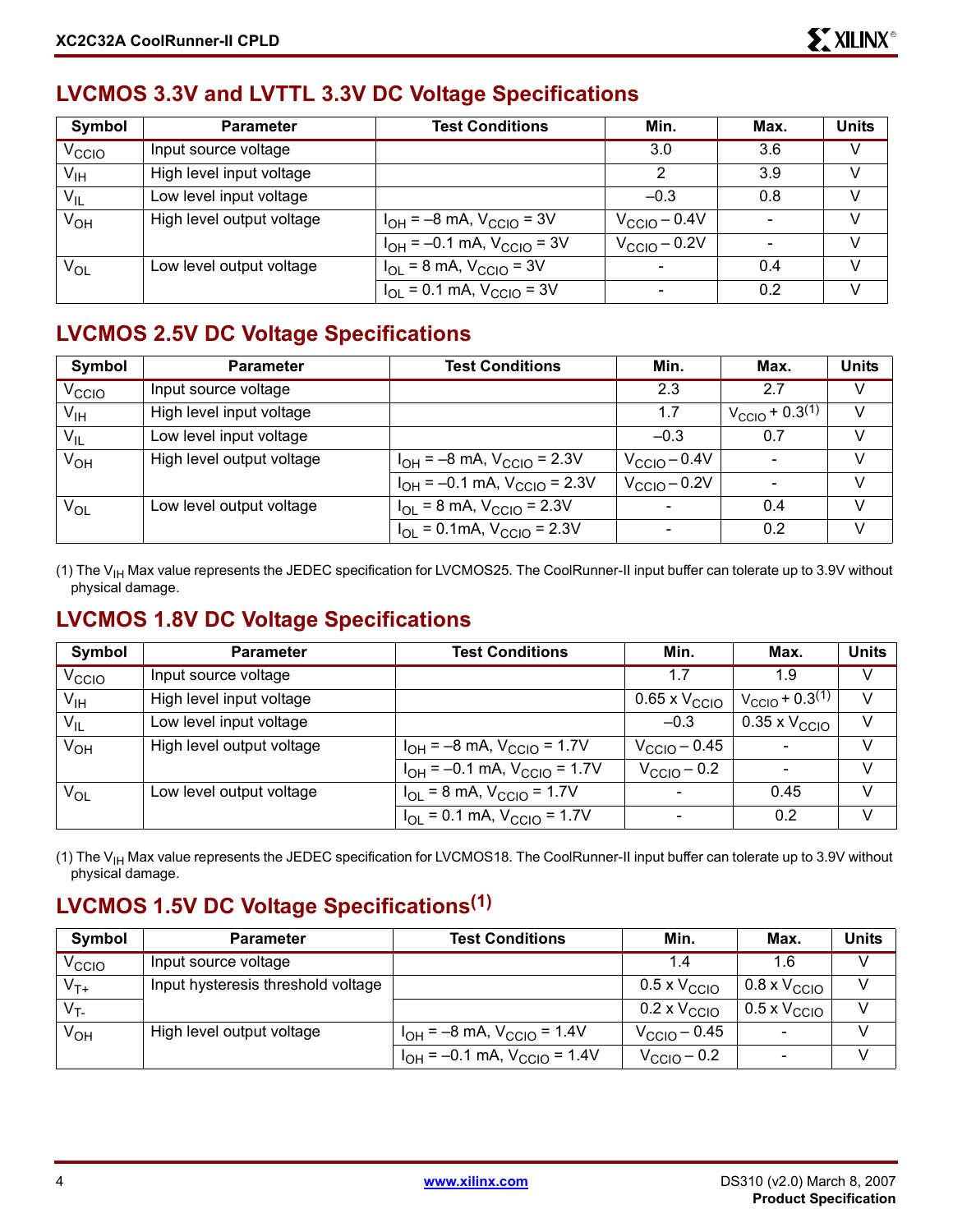| <b>Symbol</b>   | <b>Parameter</b>         | Min.<br><b>Test Conditions</b>       |        | <b>Max</b> | Units |
|-----------------|--------------------------|--------------------------------------|--------|------------|-------|
| <sup>V</sup> OL | Low level output voltage | $I_{OL}$ = 8 mA, $V_{CCIO}$ = 1.4V   | $\sim$ |            |       |
|                 |                          | $I_{OL}$ = 0.1 mA, $V_{CCIO}$ = 1.4V | $\sim$ | 0.2        |       |

**Notes:** 

1. Hysteresis used on 1.5V inputs.

# **Schmitt Trigger Input DC Voltage Specifications**

| <b>Symbol</b>     | <b>Parameter</b>                   | <b>Test Conditions</b> | Min.                         | Max.                          | <b>Units</b> |
|-------------------|------------------------------------|------------------------|------------------------------|-------------------------------|--------------|
| V <sub>CCIO</sub> | Input source voltage               |                        |                              | 3.9                           |              |
| $V_{T+}$          | Input hysteresis threshold voltage |                        | $0.5 \times V_{\text{CCIO}}$ | $0.8 \times V_{\text{CCIO}}$  |              |
| $V_T$             |                                    |                        | $0.2 \times V_{\text{CCIO}}$ | $+0.5 \times V_{\text{CCIO}}$ |              |

## **AC Electrical Characteristics Over Recommended Operating Conditions**

|                                     |                                               |                | $-4$             |                          | -6             |              |
|-------------------------------------|-----------------------------------------------|----------------|------------------|--------------------------|----------------|--------------|
| <b>Symbol</b>                       | <b>Parameter</b>                              | Min.           | Max.             | Min.                     | Max.           | <b>Units</b> |
| $\mathsf{T}_{\mathsf{PD1}}$         | Propagation delay single p-term               |                | $\overline{3.8}$ |                          | 5.5            | ns           |
| T <sub>PD2</sub>                    | Propagation delay OR array                    | $\blacksquare$ | 4.0              | $\blacksquare$           | 6.0            | ns           |
| $\mathsf{T}_{\textsf{SUD}}$         | Direct input register clock setup time        | 1.7            | $\blacksquare$   | 2.2                      | $\blacksquare$ | ns           |
| $\mathsf{T}_{\mathsf{SU1}}$         | Setup time fast (single p-term)               | 1.9            | $\blacksquare$   | 2.6                      | $\blacksquare$ | ns           |
| $T_{\scriptstyle\text{SU2}}$        | Setup time (OR array)                         | 2.1            | $\blacksquare$   | 3.1                      | $\blacksquare$ | ns           |
| T <sub>HD</sub>                     | Direct input register hold time               | 0.0            | $\blacksquare$   | 0.0                      | $\blacksquare$ | ns           |
| $T_{\mathsf{H}}$                    | P-term hold time                              | 0.0            |                  | 0.0                      |                | ns           |
| $T_{CO}$                            | Clock to output                               |                | 3.7              | $\blacksquare$           | 4.7            | ns           |
| $F_{TOGGLE}$ <sup>(1)</sup>         | Internal toggle rate                          |                | 500              | $\overline{\phantom{a}}$ | 300            | <b>MHz</b>   |
| F <sub>SYSTEM1</sub> <sup>(2)</sup> | Maximum system frequency                      | L,             | 323              | $\blacksquare$           | 200            | <b>MHz</b>   |
| $F_{\text{SYSTEM2}}^{(2)}$          | Maximum system frequency                      |                | 303              | $\blacksquare$           | 182            | <b>MHz</b>   |
| $F_{\text{EXT}1}^{(3)}$             | Maximum external frequency                    | $\blacksquare$ | 179              | $\blacksquare$           | 137            | <b>MHz</b>   |
| $F_{EXT2}^{(3)}$                    | Maximum external frequency                    |                | 172              |                          | 128            | <b>MHz</b>   |
| <b>T</b> <sub>PSUD</sub>            | Direct input register p-term clock setup time | 0.4            | $\blacksquare$   | 0.9                      | $\blacksquare$ | ns           |
| $T_{PSU1}$                          | P-term clock setup time (single p-term)       | 0.6            | $\blacksquare$   | 1.3                      | $\blacksquare$ | ns           |
| $T_{PSU2}$                          | P-term clock setup time (OR array)            | 0.8            | $\blacksquare$   | 1.8                      | $\blacksquare$ | ns           |
| $T_{\sf PhD}$                       | Direct input register p-term clock hold time  | 1.5            | $\blacksquare$   | 1.6                      | $\blacksquare$ | ns           |
| $\mathsf{T}_{\mathsf{PH}}$          | P-term clock hold                             | 1.3            | $\blacksquare$   | 1.2                      | $\blacksquare$ | ns           |
| <b>T<sub>PCO</sub></b>              | P-term clock to output                        |                | 5.0              | $\blacksquare$           | 6.0            | ns           |
| T <sub>OE</sub> /T <sub>OD</sub>    | Global OE to output enable/disable            | $\blacksquare$ | 4.7              | $\blacksquare$           | 5.5            | ns           |
| T <sub>POE</sub> /T <sub>POD</sub>  | P-term OE to output enable/disable            |                | 6.2              | $\blacksquare$           | 6.7            | ns           |
| $T_{MOE}/T_{MOD}$                   | Macrocell driven OE to output enable/disable  | $\blacksquare$ | 6.2              | $\blacksquare$           | 6.9            | ns           |
| T <sub>PAO</sub>                    | P-term set/reset to output valid              |                | 5.5              | $\blacksquare$           | 6.8            | ns           |
| $T_{AO}$                            | Global set/reset to output valid              | $\blacksquare$ | 4.5              | $\blacksquare$           | 5.5            | ns           |
| <b>T</b> <sub>SUEC</sub>            | Register clock enable setup time              | 2.0            | $\overline{a}$   | 3.0                      | $\overline{a}$ | ns           |
| $\mathsf{T}_{\mathsf{HEC}}$         | Register clock enable hold time               | 0.0            | $\blacksquare$   | 0.0                      | $\blacksquare$ | ns           |
| $T_{\text{CW}}$                     | Global clock pulse width High or Low          | 1.4            | $\overline{a}$   | 2.2                      | $\overline{a}$ | ns           |
| <b>T<sub>PCW</sub></b>              | P-term pulse width High or Low                | 4.0            | $\overline{a}$   | 6.0                      | $\overline{a}$ | ns           |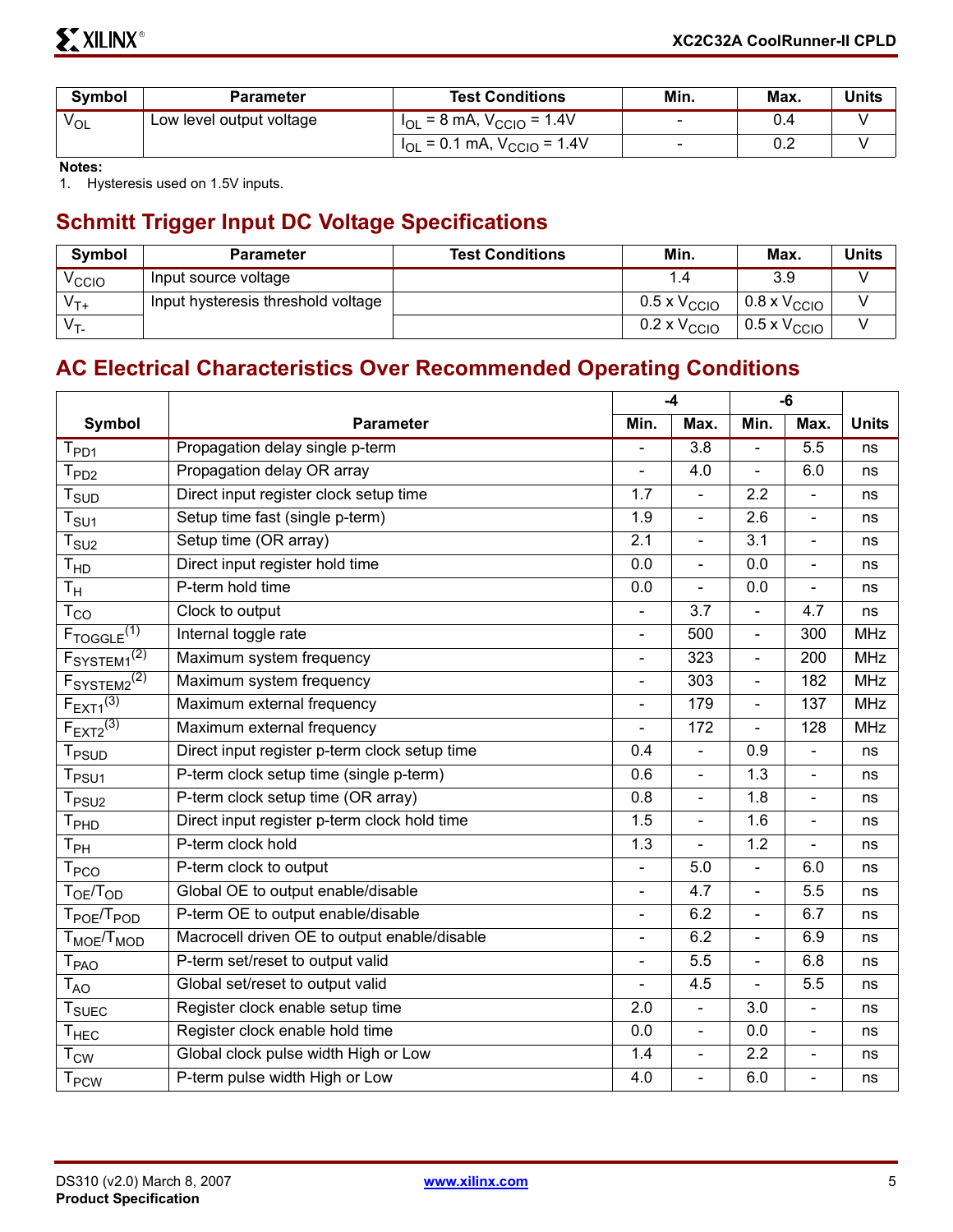|                                            |                                                     | -4   |      | -0   |      |       |
|--------------------------------------------|-----------------------------------------------------|------|------|------|------|-------|
| <b>Symbol</b>                              | <b>Parameter</b>                                    | Min. | Max. | Min. | Max. | Units |
| APRPW                                      | Asynchronous preset/reset pulse width (High or Low) | 4.0  | -    | 6.0  |      | ns    |
| $\overline{\text{CONF}}$ IG <sup>(4)</sup> | Configuration time                                  |      | 50   |      | 50   | us    |

**Notes:** 

1. F<sub>TOGGLE</sub> is the maximum clock frequency to which a T-Flip Flop can reliably toggle (see the CoolRunner-II family data sheet).

2. F<sub>SYSTEM1</sub> (1/T<sub>CYCLE</sub>) is the internal operating frequency for a device fully populated with one 16-bit counter through one p-term per  $\overline{\text{macrocell}}$  while  $\overline{\text{F}}_{\text{SYSTEM2}}$  is through the OR array.

3. F<sub>EXT1</sub> (1/T<sub>SU1</sub>+T<sub>CO</sub>) is the maximum external frequency using one p-term while F<sub>EXT2</sub> is through the OR array.

4. Typical configuration current during  $T_{\text{CONFIG}}$  is 500  $\mu$ A.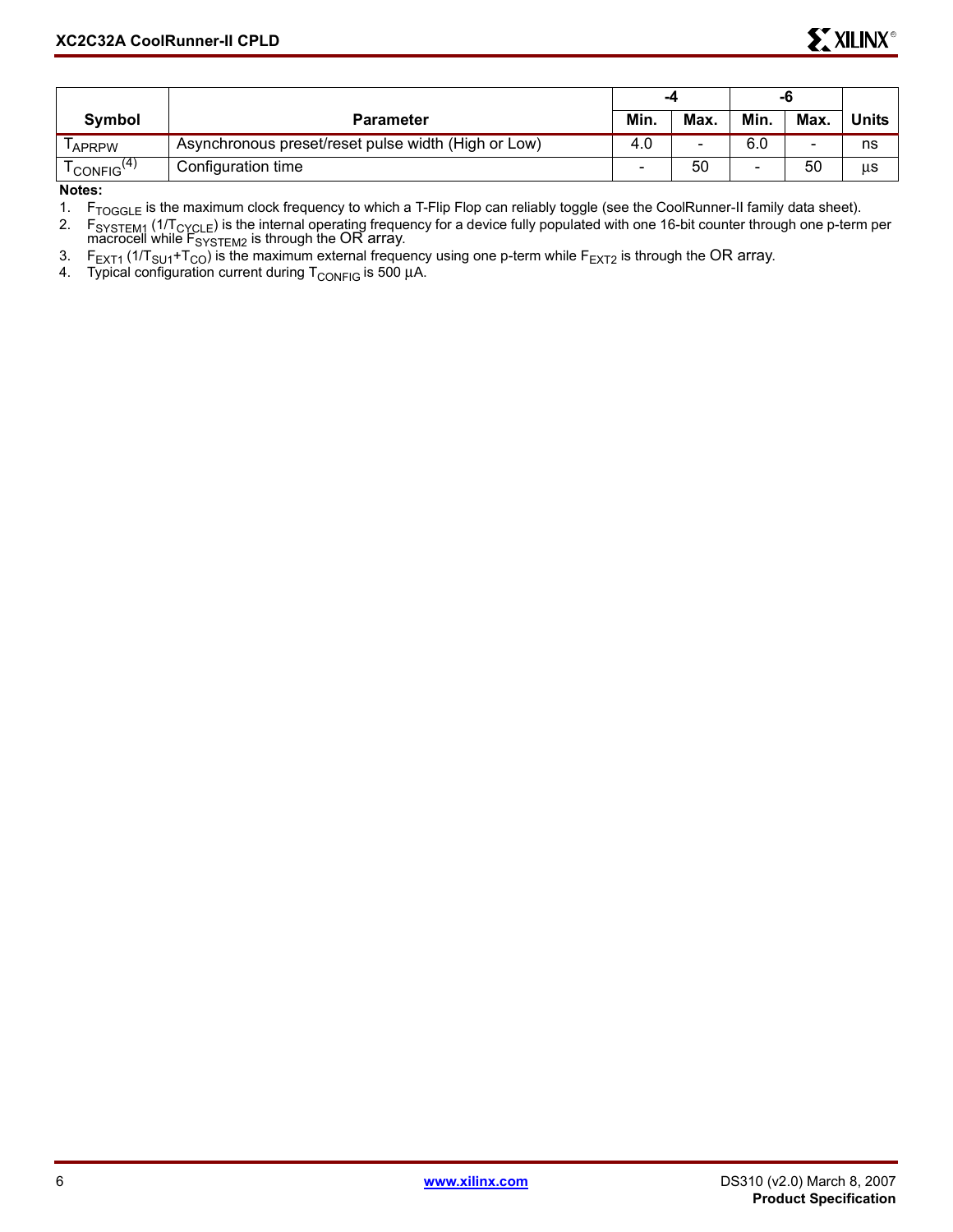# **Internal Timing Parameters**

|                               |                                          |                          | -4             | $-6$           |                          |              |
|-------------------------------|------------------------------------------|--------------------------|----------------|----------------|--------------------------|--------------|
| <b>Symbol</b>                 | Parameter <sup>(1)</sup>                 | Min.                     | Max.           | Min.           | Max.                     | <b>Units</b> |
| <b>Buffer Delays</b>          |                                          |                          |                |                |                          |              |
| $T_{IN}$                      | Input buffer delay                       | $\blacksquare$           | 1.3            | $\blacksquare$ | 1.7                      | ns           |
| <b>T<sub>DIN</sub></b>        | Direct register input delay              |                          | 1.5            |                | 2.4                      | ns           |
| $T_{GCK}$                     | Global Clock buffer delay                | $\blacksquare$           | 1.3            | $\blacksquare$ | 2.0                      | ns           |
| $T_{\text{GSR}}$              | Global set/reset buffer delay            | $\blacksquare$           | 1.6            | $\blacksquare$ | 2.0                      | ns           |
| $\mathsf{T}_{\textsf{GTS}}$   | Global 3-state buffer delay              | $\overline{\phantom{a}}$ | 1.1            | $\blacksquare$ | 2.1                      | ns           |
| $T_{\text{OUT}}$              | Output buffer delay                      | $\blacksquare$           | 1.8            | $\overline{a}$ | 2.0                      | ns           |
| $T_{EN}$                      | Output buffer enable/disable delay       |                          | 2.9            |                | 3.4                      | ns           |
| <b>P-term Delays</b>          |                                          |                          |                |                |                          |              |
| $T_{CT}$                      | Control term delay                       | $\overline{\phantom{a}}$ | 1.3            | $\frac{1}{2}$  | 1.6                      | ns           |
| T <sub>LOGI1</sub>            | Single p-term delay adder                | $\overline{\phantom{a}}$ | 0.4            | $\blacksquare$ | 1.1                      | ns           |
| T <sub>LOGI2</sub>            | Multiple p-term delay adder              | $\blacksquare$           | 0.2            | $\blacksquare$ | 0.5                      | ns           |
| <b>Macrocell Delay</b>        |                                          |                          |                |                |                          |              |
| $T_{PDI}$                     | Input to output valid                    | $\blacksquare$           | 0.3            | $\blacksquare$ | 0.7                      | ns           |
| $T_{LDI}$                     | Setup before clock (transparent latch)   | $\blacksquare$           | 1.5            |                | 2.5                      | ns           |
| $T_{\sf SUI}$                 | Setup before clock                       | 1.5                      | $\blacksquare$ | 1.8            | $\overline{\phantom{a}}$ | ns           |
| $T_{\text{HI}}$               | Hold after clock                         | 0.0                      |                | 0.0            | $\overline{a}$           | ns           |
| T <sub>ECSU</sub>             | Enable clock setup time                  | 0.7                      |                | 1.7            |                          | ns           |
| T <sub>ECHO</sub>             | Enable clock hold time                   | 0.0                      | $\overline{a}$ | 0.0            | $\blacksquare$           | ns           |
| $T_{COI}$                     | Clock to output valid                    | $\blacksquare$           | 0.6            | $\blacksquare$ | 0.7                      | ns           |
| $T_{AOI}$                     | Set/reset to output valid                | $\blacksquare$           | 1.1            | $\overline{a}$ | 1.5                      | ns           |
| <b>Feedback Delays</b>        |                                          |                          |                |                |                          |              |
| $T_F$                         | Feedback delay                           |                          | 0.6            |                | 1.4                      | ns           |
| <b>TOEM</b>                   | Macrocell to global OE delay             | $\blacksquare$           | 0.7            | $\overline{a}$ | 0.8                      | ns           |
|                               | I/O Standard Time Adder Delays 1.5V CMOS |                          |                |                |                          |              |
| T <sub>HYS15</sub>            | Hysteresis input adder                   | $\overline{\phantom{a}}$ | 3.0            | $\blacksquare$ | 4.0                      | ns           |
| T <sub>OUT15</sub>            | Output adder                             | $\overline{a}$           | 0.8            |                | 1.0                      | ns           |
| T <sub>SLEW15</sub>           | Output slew rate adder                   |                          | 4.0            |                | 5.0                      | ns           |
|                               | I/O Standard Time Adder Delays 1.8V CMOS |                          |                |                |                          |              |
| T <sub>HYS18</sub>            | Hysteresis input adder                   | $\overline{\phantom{a}}$ | 3.0            | $\frac{1}{2}$  | 4.0                      | ns           |
| $\mathsf{T}_{\mathsf{OUT18}}$ | Output adder                             | $\blacksquare$           | 0.0            | $\blacksquare$ | 0.0                      | ns           |
| <b>T<sub>SLEW</sub></b>       | Output slew rate adder                   | $\blacksquare$           | 4.0            |                | 5.0                      | ns           |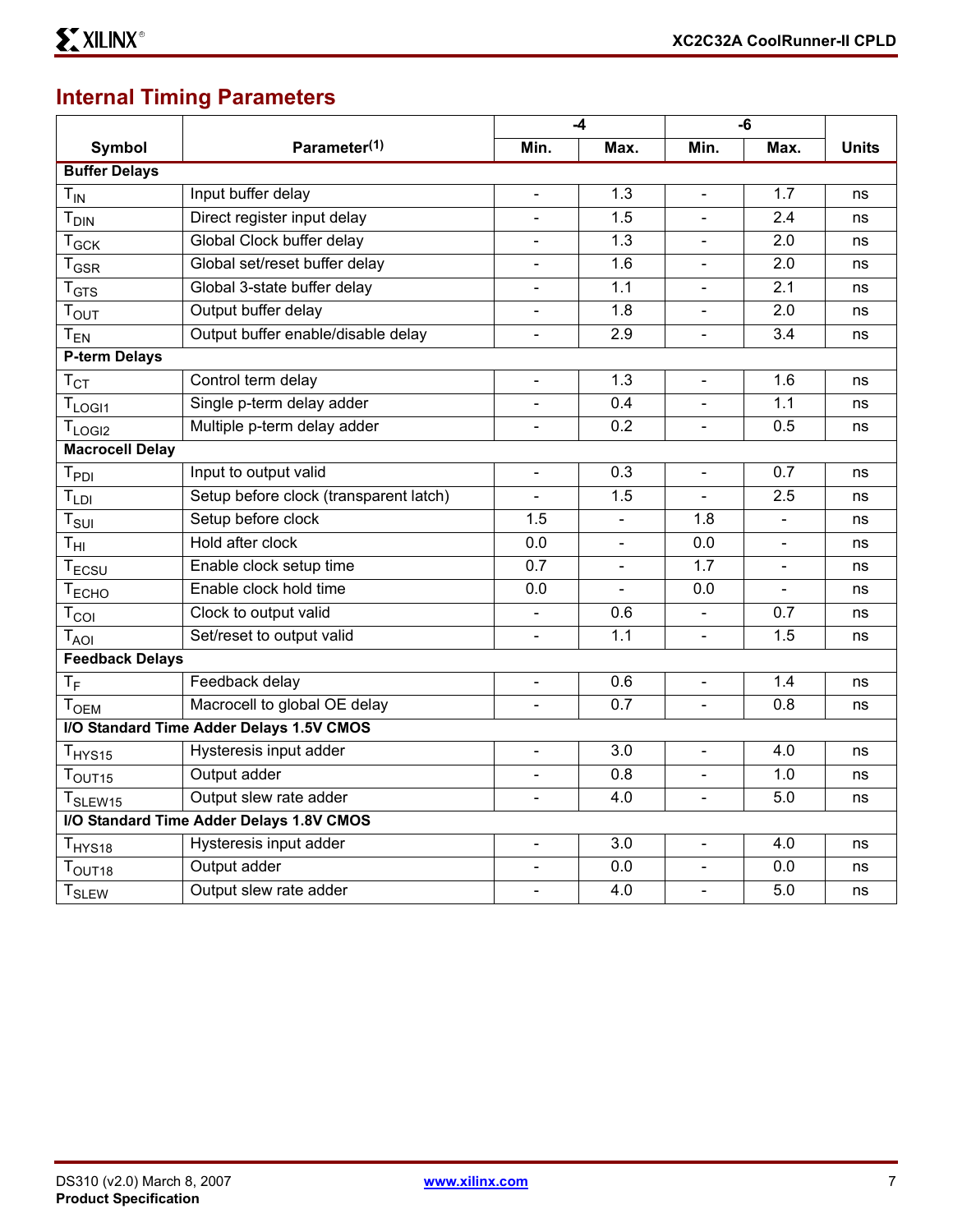# **Internal Timing Parameters** *(Continued)*

|                               |                                              |                              | -4   | -6   |      |              |  |  |
|-------------------------------|----------------------------------------------|------------------------------|------|------|------|--------------|--|--|
| Symbol                        | Parameter <sup>(1)</sup>                     | Min.                         | Max. | Min. | Max. | <b>Units</b> |  |  |
|                               | I/O Standard Time Adder Delays 2.5V CMOS     |                              |      |      |      |              |  |  |
| T <sub>IN25</sub>             | Standard input adder                         |                              | 0.5  |      | 0.6  | ns           |  |  |
| $T_{HYS25}$                   | Hysteresis input adder                       | $\qquad \qquad \blacksquare$ | 3.0  |      | 4.0  | ns           |  |  |
| $T_{\text{OUT25}}$            | Output adder                                 |                              | 0.6  |      | 0.7  | ns           |  |  |
| T <sub>SLEW25</sub>           | Output slew rate adder                       |                              | 4.0  |      | 5.0  | ns           |  |  |
|                               | I/O Standard Time Adder Delays 3.3V CMOS/TTL |                              |      |      |      |              |  |  |
| T <sub>IN33</sub>             | Standard input adder                         |                              | 0.5  |      | 0.6  | ns           |  |  |
| $\mathsf{T}_{\mathsf{HYS33}}$ | Hysteresis input adder                       |                              | 3.0  |      | 4.0  | ns           |  |  |
| $T_{\text{OUT33}}$            | Output adder                                 |                              | 1.0  |      | 1.2  | ns           |  |  |
| T <sub>SLEW33</sub>           | Output slew rate adder                       |                              | 4.0  |      | 5.0  | ns           |  |  |

**Notes:** 

1. 1.5 ns input pin signal rise/fall.

#### **Switching Characteristics AC Test Circuit**



*Figure 2:* Derating Curve for T<sub>PD</sub>



| LVTTL33         | 268Ω          | $235\Omega$   | 35 pF            |
|-----------------|---------------|---------------|------------------|
| LVCMOS33        | $275\Omega$   | $275\Omega$   | 35 pF            |
| <b>LVCMOS25</b> | $188\Omega$   | $188\Omega$   | 35 <sub>pF</sub> |
| LVCMOS18        | $112.5\Omega$ | $112.5\Omega$ | 35 <sub>pF</sub> |
| <b>LVCMOS15</b> | 150 $\Omega$  | $150\Omega$   | 35 <sub>pF</sub> |

**CL includes test fixtures and probe capacitance. 1.5 nsec maximum rise/fall times on inputs.**

DS\_ACT\_08\_14\_02

*Figure 3:* **AC Load Circuit**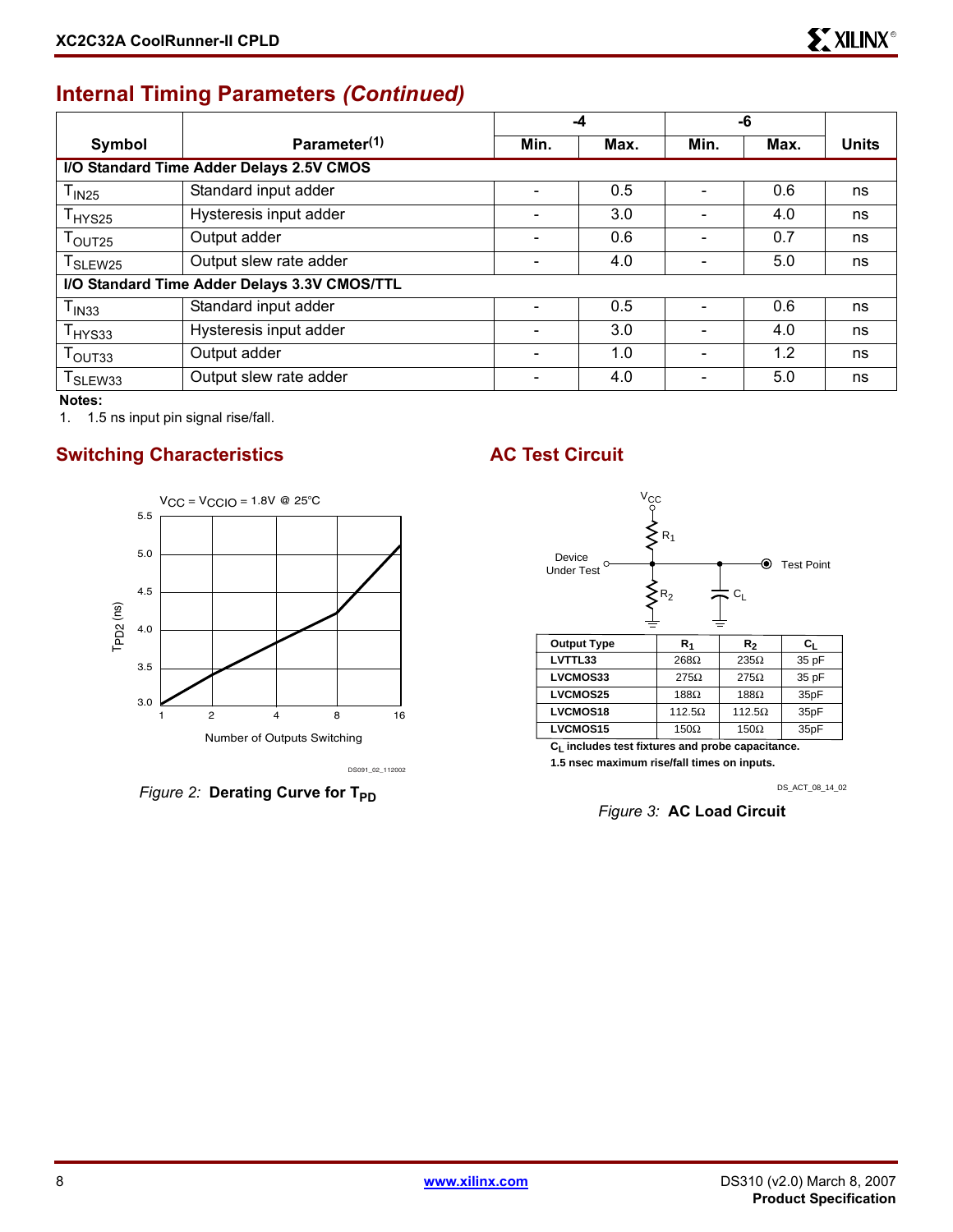#### **Typical I/O Output Curves**



# **Pin Descriptions**

| <b>Function Block</b> | <b>Macrocell</b>        | QFG32           | <b>PC44</b>             | <b>VQ44</b>     | <b>CP56</b>    | I/O Bank |
|-----------------------|-------------------------|-----------------|-------------------------|-----------------|----------------|----------|
|                       | 1                       |                 | $\overline{44}$         | $\overline{38}$ | F1             | Bank 2   |
| 1                     | $\overline{2}$          |                 | 43                      | 37              | E <sub>3</sub> | Bank 2   |
| 1                     | $\mathsf 3$             |                 | 42                      | 36              | E1             | Bank 2   |
| 1(GTS1)               | $\overline{4}$          | 3               | 40                      | 34              | D <sub>1</sub> | Bank 2   |
| 1(GTS0)               | $\overline{5}$          | $\overline{2}$  | 39                      | 33              | C <sub>1</sub> | Bank 2   |
| 1(GTS3)               | 6                       | $\mathbf{1}$    | 38                      | 32              | A <sub>3</sub> | Bank 2   |
| 1(GTS2)               | $\overline{7}$          | 32              | 37                      | 31              | A2             | Bank 2   |
| 1(GSR)                | $\bf 8$                 | 31              | 36                      | 30              | <b>B1</b>      | Bank 2   |
| 1                     | 9                       | 30              | 35                      | 29              | A1             | Bank 2   |
| $\mathbf{1}$          | 10                      | 29              | 34                      | 28              | C4             | Bank 2   |
| $\mathbf{1}$          | 11                      | 28              | 33                      | 27              | C <sub>5</sub> | Bank 2   |
| 1                     | 12                      | 24              | 29                      | 23              | C <sub>8</sub> | Bank 2   |
| $\mathbf{1}$          | 13                      |                 | 28                      | 22              | A10            | Bank 2   |
| $\mathbf{1}$          | 14                      | $\overline{23}$ | 27                      | 21              | <b>B10</b>     | Bank 2   |
| $\mathbf{1}$          | 15                      |                 | 26                      | 20              | C10            | Bank 2   |
| 1                     | 16                      |                 | 25                      | 19              | E <sub>8</sub> | Bank 2   |
| $\overline{2}$        | 1                       | $\overline{5}$  | 1                       | 39              | G <sub>1</sub> | Bank 1   |
| $\overline{2}$        | $\overline{2}$          |                 | $\overline{2}$          | 40              | F <sub>3</sub> | Bank 1   |
| $\overline{2}$        | $\overline{3}$          |                 | $\sqrt{3}$              | 41              | H1             | Bank 1   |
| $\overline{2}$        | $\overline{\mathbf{4}}$ |                 | $\overline{\mathbf{4}}$ | 42              | G <sub>3</sub> | Bank 1   |
| 2(GCK0)               | $\overline{5}$          | $\,6$           | $\sqrt{5}$              | 43              | J1             | Bank 1   |
| 2(GCK1)               | $\overline{6}$          | $\overline{7}$  | $\,6$                   | 44              | K1             | Bank 1   |
| 2(GCK2)               | $\overline{7}$          | $\overline{8}$  | $\overline{7}$          | $\mathbf{1}$    | K <sub>2</sub> | Bank 1   |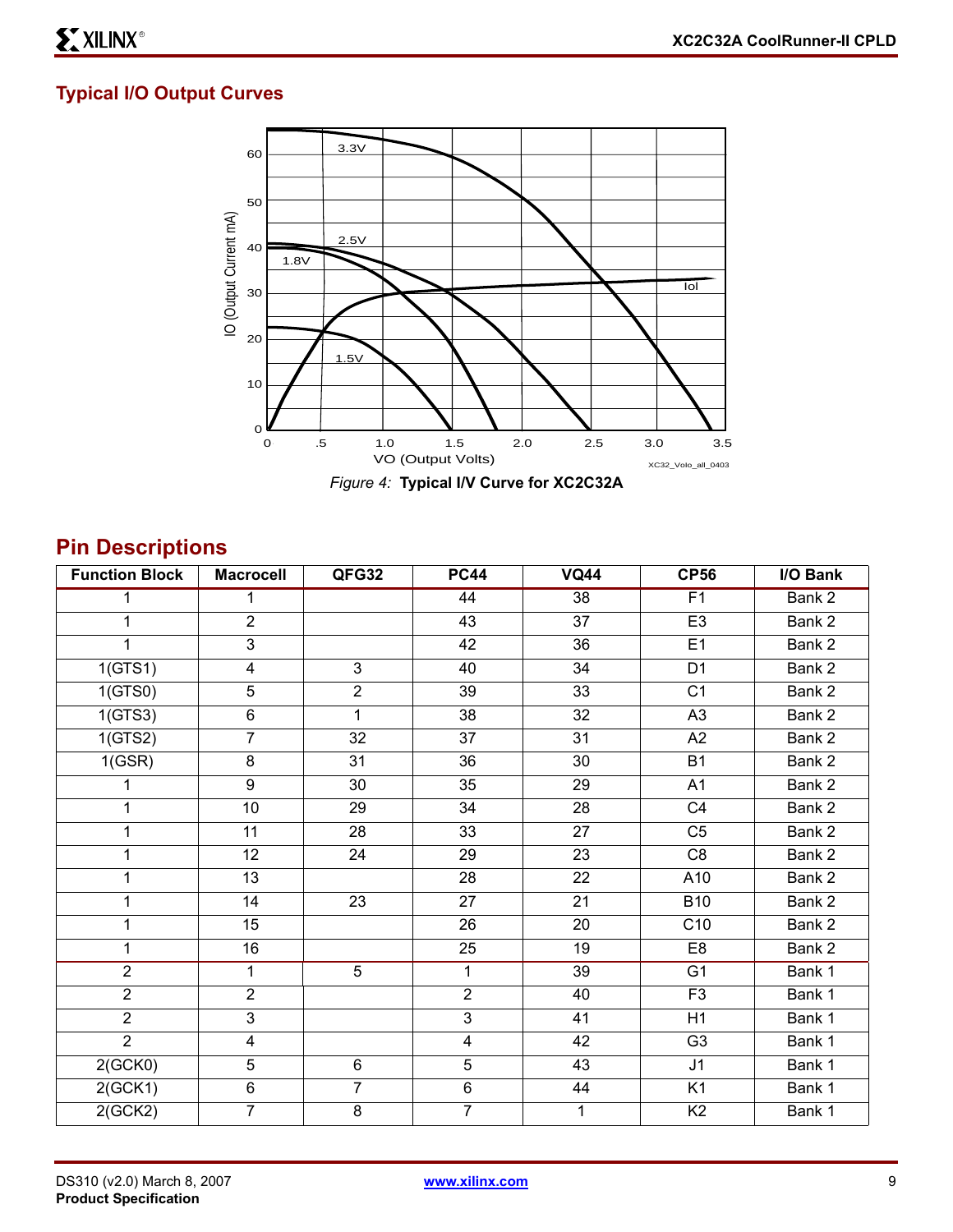#### **Pin Descriptions** *(Continued)*

| <b>Function Block</b> | <b>Macrocell</b> | QFG32 | <b>PC44</b> | <b>VQ44</b> | <b>CP56</b>     | I/O Bank |
|-----------------------|------------------|-------|-------------|-------------|-----------------|----------|
| 2                     | 8                | 9     | 8           | 2           | K <sub>3</sub>  | Bank 1   |
| 2                     | 9                | 10    | 9           | 3           | H <sub>3</sub>  | Bank 1   |
| 2                     | 10               |       | 11          | 5           | K <sub>5</sub>  | Bank 1   |
| 2                     | 11               |       | 12          | 6           | H <sub>5</sub>  | Bank 1   |
| 2                     | 12               | 13    | 14          | 8           | H <sub>8</sub>  | Bank 1   |
| 2                     | 13               | 17    | 18          | 12          | K <sub>8</sub>  | Bank 1   |
| 2                     | 14               | 18    | 19          | 13          | H <sub>10</sub> | Bank 1   |
| 2                     | 15               | 19    | 20          | 14          | G <sub>10</sub> | Bank 1   |
| 2                     | 16               |       | 22          | 16          | F <sub>10</sub> | Bank 1   |

#### **Notes:**

1. GTS = global output enable, GSR = global set reset, GCK = global clock

2. GTS, GSR, and GCK pins can also be used for general purpose I/O.

#### **XC2C32A Global, JTAG, Power/Ground and No Connect Pins**

| Pin Type                                     | QFG32       | $PC44^{(1)}$ | $VQ44^{(1)}$ | $CP56^{(1)}$                                          |
|----------------------------------------------|-------------|--------------|--------------|-------------------------------------------------------|
| <b>TCK</b>                                   | 16          | 17           | 11           | K <sub>10</sub>                                       |
| TDI                                          | 14          | 15           | 9            | J10                                                   |
| <b>TDO</b>                                   | 25          | 30           | 24           | A6                                                    |
| <b>TMS</b>                                   | 15          | 16           | 10           | K <sub>9</sub>                                        |
| Input Only                                   | 22 (bank 2) | 24 (bank 2)  | 18 (bank 2)  | D10 (bank 2)                                          |
| V <sub>CCAUX</sub> (JTAG supply voltage)     | 4           | 41           | 35           | D <sub>3</sub>                                        |
| Power internal $(V_{CC})$                    | 20          | 21           | 15           | G8                                                    |
| Power bank 1 I/O (V <sub>CCIO1</sub> )       | 12          | 13           | 7            | H6                                                    |
| Power bank 2 I/O (V <sub>CCIO2</sub> )       | 27          | 32           | 26           | C <sub>6</sub>                                        |
| Ground                                       | 11, 21, 26  | 10,23,31     | 4, 17, 25    | H4, F8, C7                                            |
| No connects                                  |             |              |              | K4, K6, K7, H7, E10,<br>A7, A9, D8, A5, A8,<br>A4, C3 |
| Total user I/O (includes dual function pins) | 21          | 33           | 33           | 33                                                    |

**Notes:** 

1. All packages pin compatible with larger macrocell densities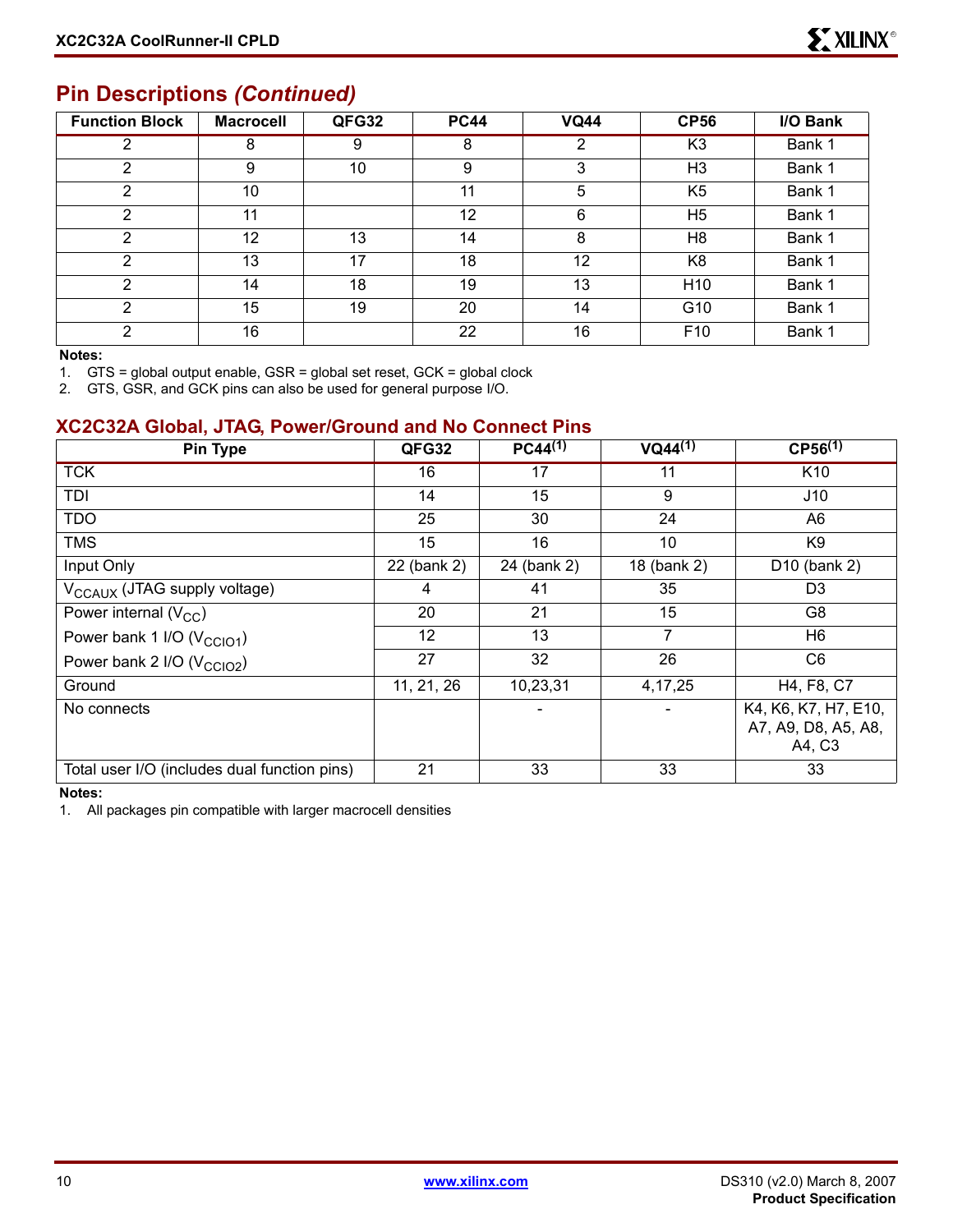# **Ordering Information**

|                        | Pin/Ball          | $\theta_{JA}$ | $\theta_{\text{JC}}$ | <b>Package Body</b>                            |                          |                 | Comm.<br>(C)     |
|------------------------|-------------------|---------------|----------------------|------------------------------------------------|--------------------------|-----------------|------------------|
| <b>Part Number</b>     | <b>Spacing</b>    | (C/Watt)      | (C/Watt)             | Package Type                                   | <b>Dimensions</b>        | I/O             | $Ind. (I)^{(1)}$ |
| <b>XC2C32A-4QFG32C</b> | 0.5 <sub>mm</sub> | 35.5          | 24.0                 | <b>Quad Flat No Lead:</b><br>Pb-free           | $5mm \times 5mm$         | $\overline{21}$ | C                |
| XC2C32A-6QFG32C        | 0.5 <sub>mm</sub> | 35.5          | 24.0                 | Quad Flat No Lead;<br>Pb-free                  | 5mm x 5mm                | 21              | $\overline{C}$   |
| XC2C32A-4PC44C         | 1.27mm            | 55.1          | 35.3                 | Plastic Leaded Chip<br>Carrier                 | 16.5mm x 16.5mm          | 33              | $\overline{C}$   |
| XC2C32A-6PC44C         | 1.27mm            | 55.1          | 35.3                 | <b>Plastic Leaded Chip</b><br>Carrier          | 16.5mm x 16.5mm          | 33              | $\overline{C}$   |
| XC2C32A-4VQ44C         | 0.8 <sub>mm</sub> | 47.7          | 8.2                  | Very Thin Quad Flat<br>Pack                    | 10mm x 10mm              | 33              | $\overline{C}$   |
| XC2C32A-6VQ44C         | 0.8 <sub>mm</sub> | 47.7          | 8.2                  | Very Thin Quad Flat<br>Pack                    | 10mm x 10mm              | 33              | $\overline{C}$   |
| XC2C32A-4CP56C         | 0.5 <sub>mm</sub> | 66.0          | 14.9                 | Chip Scale Package                             | 6mm x 6mm                | 33              | $\mathsf{C}$     |
| XC2C32A-6CP56C         | 0.5 <sub>mm</sub> | 66.0          | 14.9                 | Chip Scale Package                             | 6mm x 6mm                | $\overline{33}$ | $\overline{C}$   |
| XC2C32A-4PCG44C        | $1.27$ mm         | 55.1          | 35.3                 | <b>Plastic Leaded Chip</b><br>Carrier; Pb-free | 16.5mm x 16.5mm          | 33              | $\overline{C}$   |
| XC2C32A-6PCG44C        | $1.27$ mm         | 55.1          | 35.3                 | <b>Plastic Leaded Chip</b><br>Carrier; Pb-free | 16.5mm x 16.5mm          | 33              | $\overline{C}$   |
| XC2C32A-4VQG44C        | 0.8 <sub>mm</sub> | 47.7          | 8.2                  | Very Thin Quad Flat<br>Pack; Pb-free           | 10mm x 10mm              | 33              | $\overline{C}$   |
| XC2C32A-6VQG44C        | 0.8 <sub>mm</sub> | 47.7          | 8.2                  | Very Thin Quad Flat<br>Pack; Pb-free           | 10mm $\overline{x}$ 10mm | 33              | $\overline{C}$   |
| XC2C32A-4CPG56C        | 0.5 <sub>mm</sub> | 66.0          | 14.9                 | Chip Scale Package;<br>Pb-free                 | 6mm x 6mm                | 33              | $\mathbf C$      |
| XC2C32A-6CPG56C        | 0.5 <sub>mm</sub> | 66.0          | 14.9                 | Chip Scale Package;<br>Pb-free                 | 6mm x 6mm                | 33              | $\overline{C}$   |
| XC2C32A-6QFG32I        | 0.5 <sub>mm</sub> | 35.5          | 24.0                 | Quad Flat No Lead;<br>Pb-free                  | 5mm x 5mm                | 21              |                  |
| XC2C32A-6PC44I         | $1.27$ mm         | 55.1          | 35.3                 | <b>Plastic Leaded Chip</b><br>Carrier          | 16.5mm x 16.5mm          | 33              |                  |
| XC2C32A-6VQ441         | 0.8 <sub>mm</sub> | 47.7          | 8.2                  | Very Thin Quad Flat<br>Pack                    | 10mm x 10mm              | 33              |                  |
| XC2C32A-6CP56I         | 0.5 <sub>mm</sub> | 66.0          | 14.9                 | Chip Scale Package                             | 6mm x 6mm                | 33              |                  |
| XC2C32A-6PCG44I        | 1.27mm            | 55.1          | 35.3                 | <b>Plastic Leaded Chip</b><br>Carrier; Pb-free | 16.5mm x 16.5mm          | 33              |                  |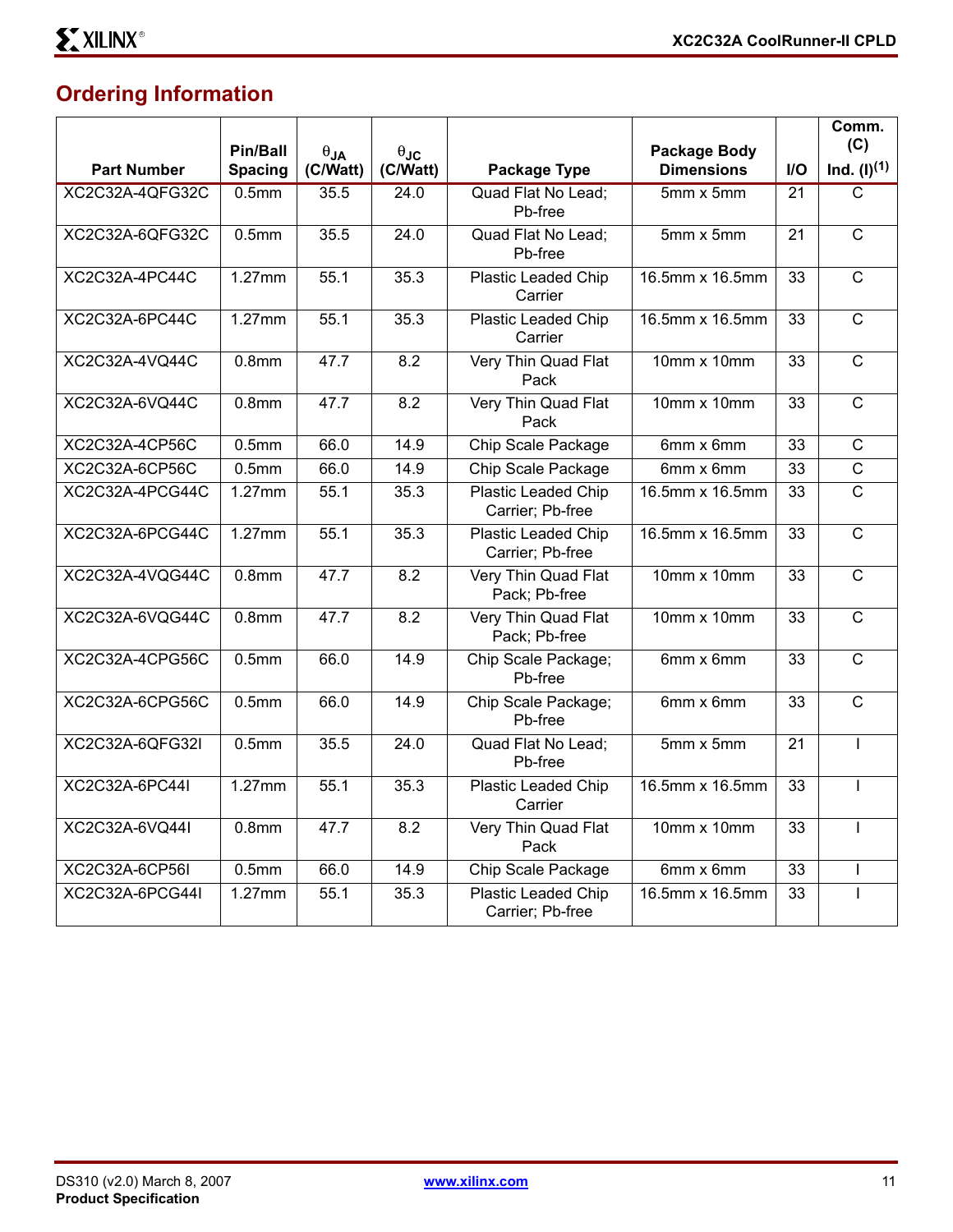| <b>Part Number</b> | <b>Pin/Ball</b><br><b>Spacing</b> | $\theta$ JA<br>(C/Watt) | $\theta$ JC<br>(C/Watt) | Package Type                         | Package Body<br><b>Dimensions</b> | <b>I/O</b> | Comm.<br>(C)<br>Ind. (I) <sup>(1)</sup> |
|--------------------|-----------------------------------|-------------------------|-------------------------|--------------------------------------|-----------------------------------|------------|-----------------------------------------|
| XC2C32A-6VQG44I    | 0.8 <sub>mm</sub>                 | 47.7                    | 8.2                     | Very Thin Quad Flat<br>Pack; Pb-free | $10mm \times 10mm$                | 33         |                                         |
| XC2C32A-6CPG56L    | 0.5 <sub>mm</sub>                 | 66.0                    | 14.9                    | Chip Scale Package;<br>Pb-free       | 6mm x 6mm                         | 33         |                                         |

#### **Notes:**

1. C = Commercial  $(T_A = 0^{\circ}C$  to +70°C); I = Industrial  $(T_A = -40^{\circ}C$  to +85°C)



*Figure 5:* **Sample Package with Part Marking**

**Note:** Due to the small size of chip scale and quad flat no lead packages, the complete ordering part number cannot be included on the package marking. Part marking on chip scale and quad flat no lead packages by line are:

- Line  $1 = X$  (Xilinx logo) then truncated part number
- Line  $2$  = Not related to device part number
- Line  $3$  = Not related to device part number
- Line 4 = Package code, speed, operating temperature, three digits not related to device part number. Package codes: C3 = CP56, C4 = CPG56, Q1 = QFG32.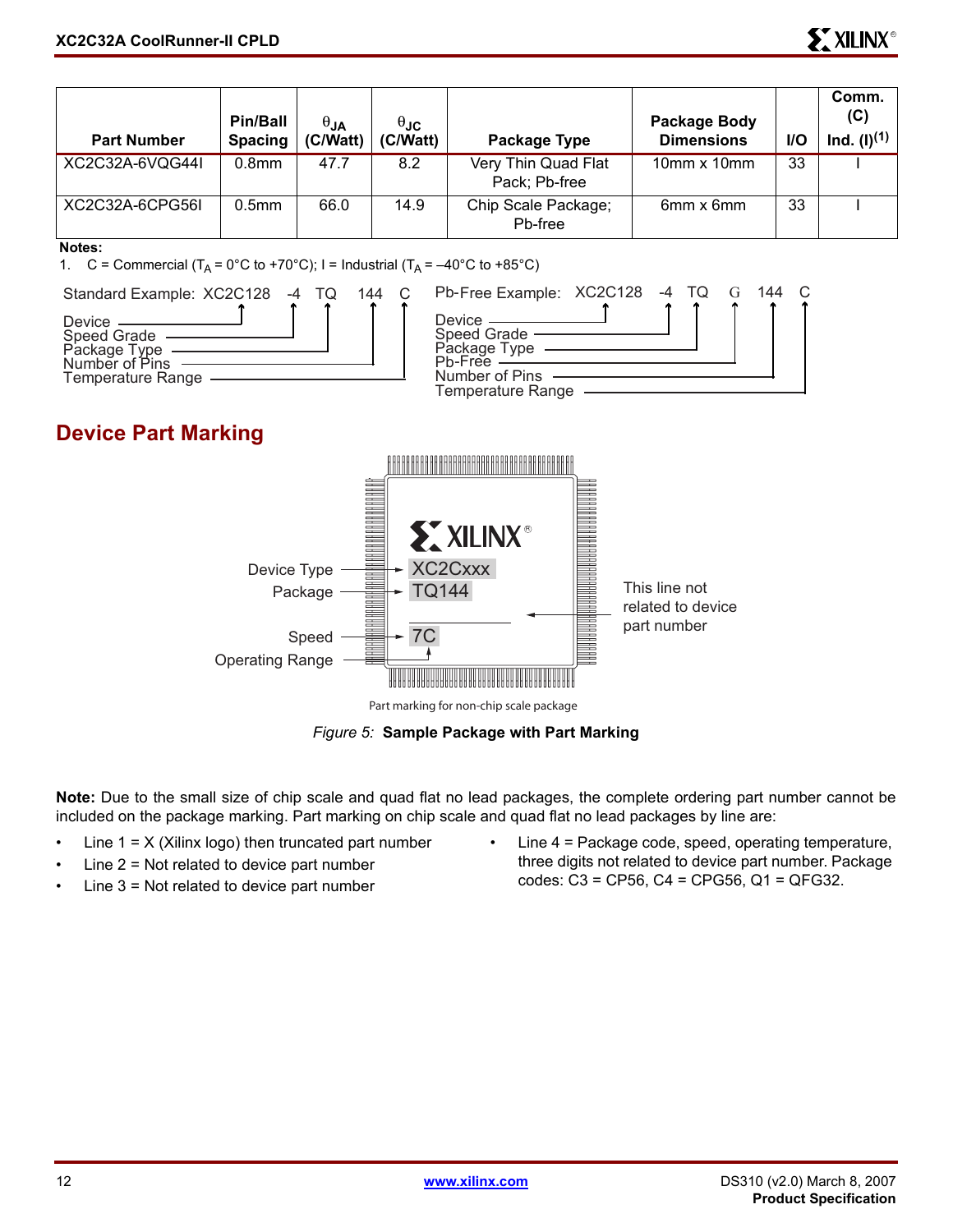



(1) - Global Output Enable (2) - Global Clock (3) - Global Set/Reset





*Figure 8:* **PC44 Package**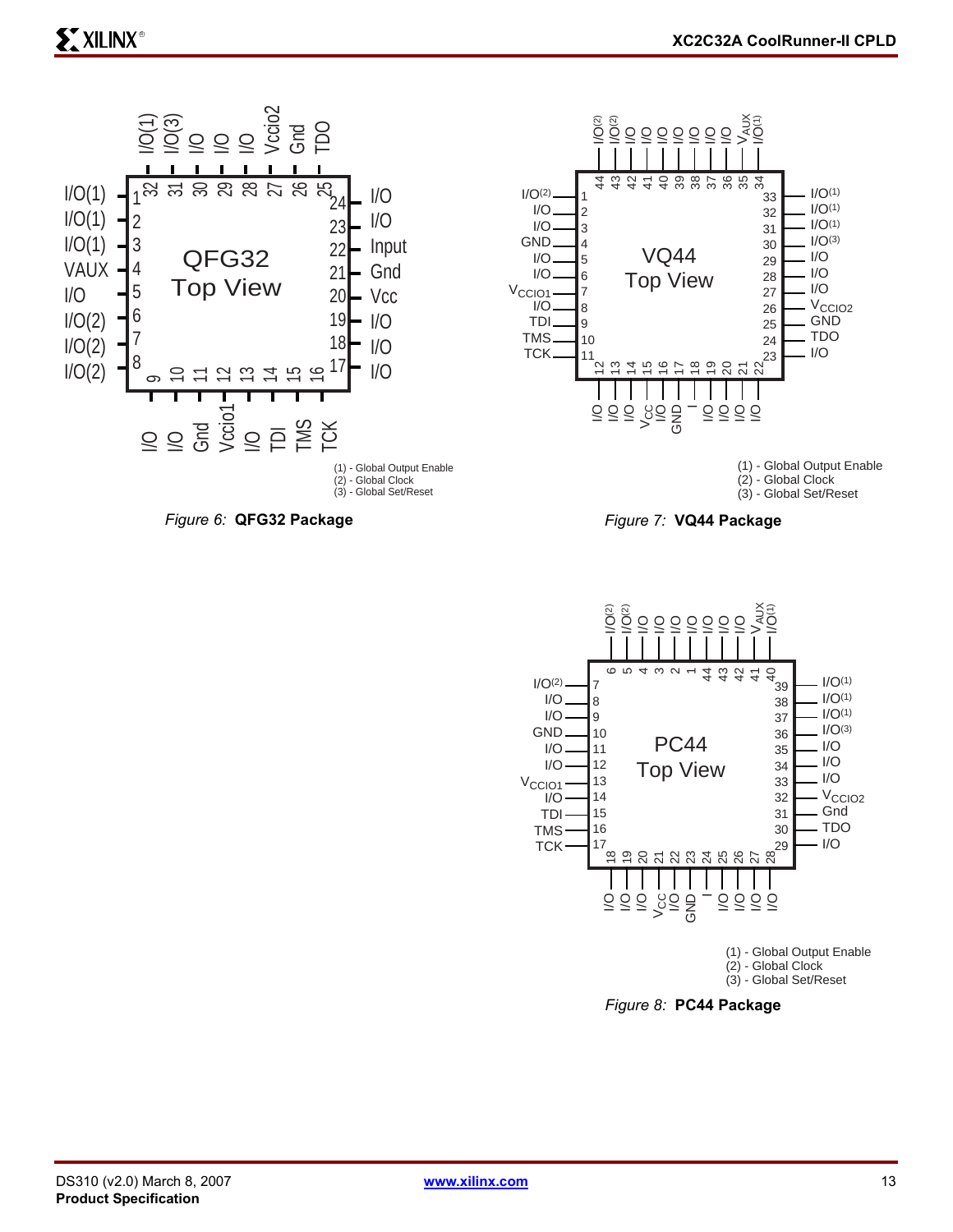

(1) - Global Output Enable

(2) - Global Clock (3) - Global Set/Reset



#### **Warranty Disclaimer**

THESE PRODUCTS ARE SUBJECT TO THE TERMS OF THE XILINX LIMITED WARRANTY WHICH CAN BE VIEWED AT **<http://www.xilinx.com/warranty.htm>**. THIS LIMITED WARRANTY DOES NOT EXTEND TO ANY USE OF THE PRODUCTS IN AN APPLICATION OR ENVIRONMENT THAT IS NOT WITHIN THE SPECIFICATIONS STATED ON THE THEN-CURRENT XILINX DATA SHEET FOR THE PRODUCTS. PRODUCTS ARE NOT DESIGNED TO BE FAIL-SAFE AND ARE NOT WARRANTED FOR USE IN APPLICATIONS THAT POSE A RISK OF PHYSICAL HARM OR LOSS OF LIFE. USE OF PRODUCTS IN SUCH APPLICATIONS IS FULLY AT THE RISK OF CUSTOMER SUBJECT TO APPLICABLE LAWS AND REGULATIONS.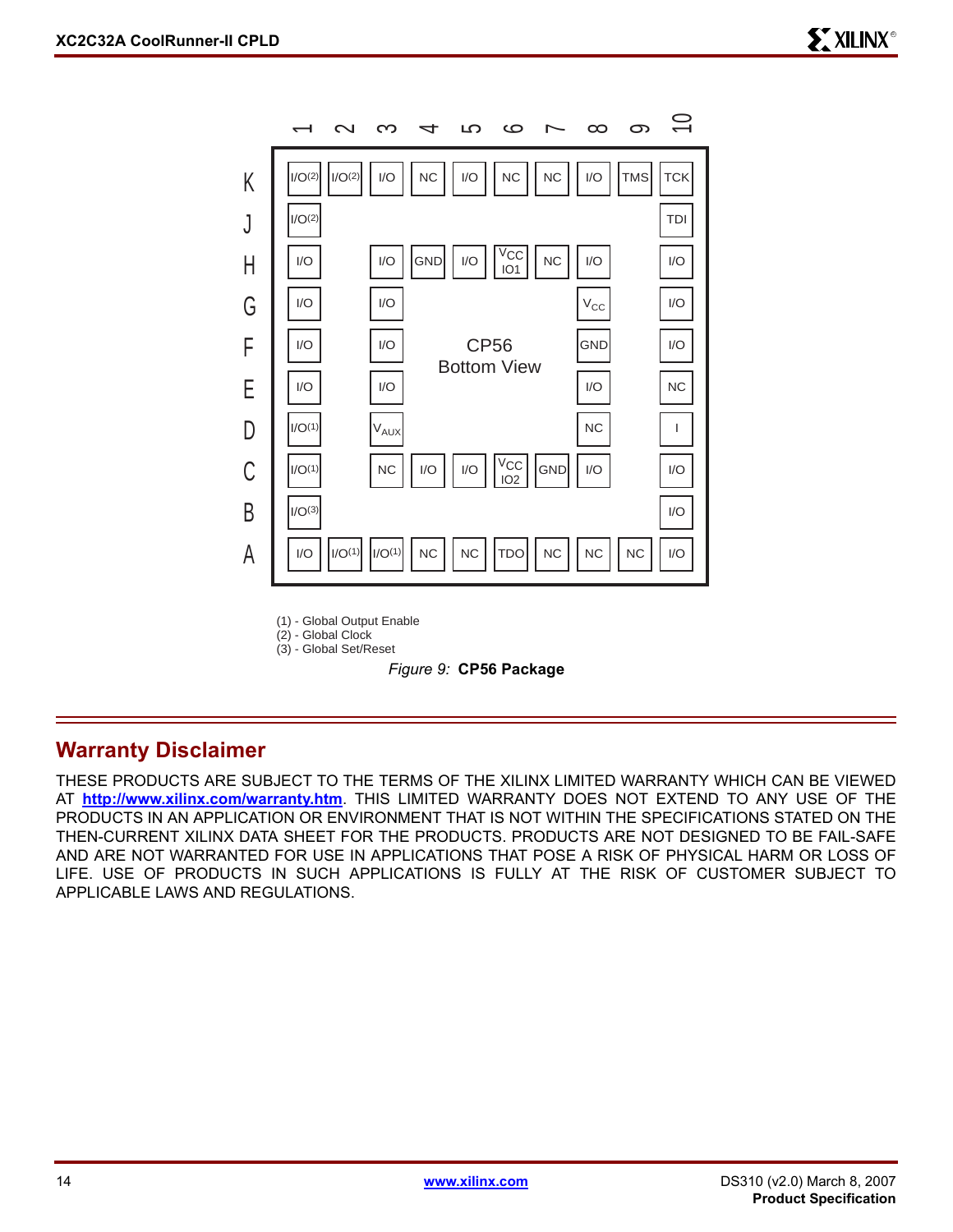## **Additional Information**

Additional information is available for the following CoolRunner-II topics:

- XAPP784: Bulletproof CPLD Design Practices
- XAPP375: Timing Model
- XAPP376: Logic Engine
- XAPP378: Advanced Features
- XAPP382: I/O Characteristics
- XAPP389: Powering CoolRunner-II
- XAPP399: Assigning VREF Pins

#### **Revision History**

The following table shows the revision history for this document.

To access these and all application notes with their associated reference designs, click the following link and scroll down the page until you find the document you want:

**[CoolRunner-II Data Sheets and Application Notes](http://www.xilinx.com/xlnx/xweb/xil_publications_display.jsp?sGlobalNavPick=&sSecondaryNavPick=&category=-19214&iLanguageID=1) [Device Packages](http://www.xilinx.com/xlnx/xweb/xil_publications_index.jsp?sGlobalNavPick=&sSecondaryNavPick=&category=-19166&iLanguageID=1)**

| <b>Date</b> | <b>Version</b> | <b>Revision</b>                                                                                                                |
|-------------|----------------|--------------------------------------------------------------------------------------------------------------------------------|
| 6/15/04     | 1.0            | Initial Xilinx release.                                                                                                        |
| 8/30/04     | 1.1            | Pb-free documentation                                                                                                          |
| 10/01/04    | 1.2            | Add Asynchronous Preset/Reset Pulse Width specification to AC Electrical Characteristics.                                      |
| 11/08/04    | 1.3            | Product Release. No changes to documentation.                                                                                  |
| 11/22/04    | 1.4            | Changes to output enable/disable specifications; changes to I <sub>CCSB</sub> .                                                |
| 02/17/05    | 1.5            | Changes to $f_{TOGGLE}$ , $t_{SLEW25}$ , and $t_{SLEW33}$                                                                      |
| 03/07/05    | 1.6            | Improvement of pin-to-pin logic delay, page 1. Modifications to Table 1, IOSTANDARDs.                                          |
| 06/28/05    | 1.7            | Move to Product Specification. Change to T <sub>IN25</sub> , T <sub>OUT25</sub> , T <sub>IN33</sub> , and T <sub>OUT33</sub> . |
| 03/20/06    | 1.8            | Add Warranty Disclaimer. Add note to Pin Descriptions that GCK, GSR, and GTS pins can also<br>be used for general purpose I/O. |
| 02/15/07    | 1.9            | Change to $V_{IH}$ specification for 2.5V and 1.8V LVCMOS. Change to $T_{OFM}$ for -4 speed<br>grade.                          |
| 03/08/07    | 2.0            | Fixed typo in note for $V_{II}$ for LVCMOS18; removed note for $V_{II}$ for LVCMOS33.                                          |